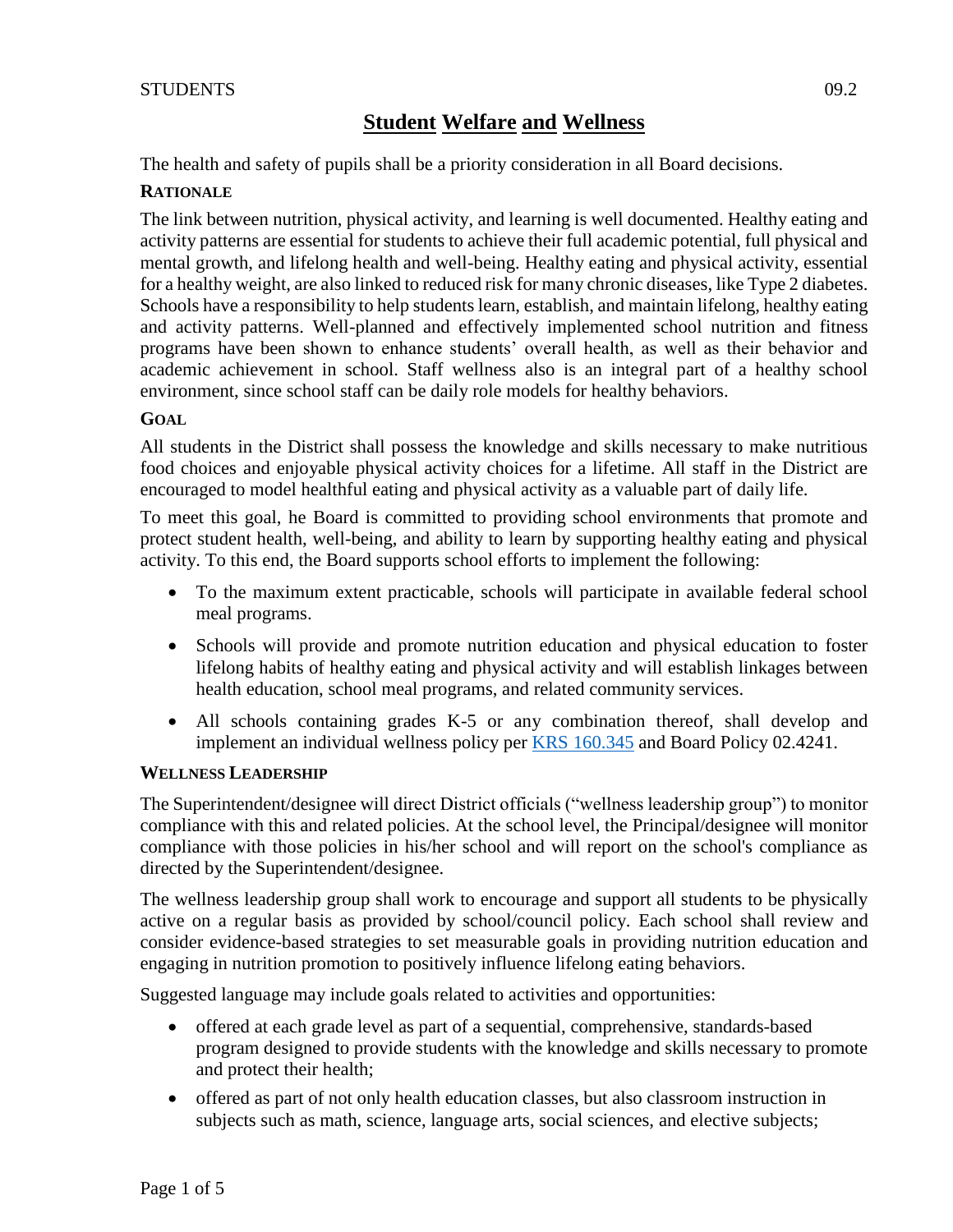#### **WELLNESS LEADERSHIP (CONTINUED)**

- that include enjoyable, developmentally-appropriate, culturally-relevant, participatory activities, such as contests, promotions, taste testing, farm visits, and school gardens;
- that promote fruits, vegetables, whole grain products, low-fat and fat-free dairy products, healthy food preparation methods, and health-enhancing nutrition practices;
- that emphasize caloric balance between food intake and energy expenditure (physical activity/exercise);
- that link with school meal programs, other school foods, and nutrition-related community services;
- that teach media literacy with an emphasis on food marketing; and
- that include training for teachers and other staff.

#### **PHYSICAL ACTIVITY AND PHYSICAL EDUCATION**

- Each school council of a school containing grades K-5 or any combination thereof, or if there is no school council, the Principal, shall develop and implement a wellness policy that includes moderate to vigorous physical activity each day and encourages healthy choices among students consistent with [KRS 160.345](http://policy.ksba.org/DocumentManager.aspx?requestarticle=/KRS/160-00/345.pdf&requesttype=krs) and Board Policy 02.4241.
- The policy may permit physical activity to be considered part of the instructional day, (not to exceed thirty (30) minutes/day or 150 minutes/week) and also in compliance with the school calendar regulation, [702 KAR 007:140](http://policy.ksba.org/documentmanager.aspx?requestarticle=/kar/702/007/140.htm&requesttype=kar) and Board Policy 08.1346.

#### **DISTRICT WELLNESS PLAN/PUBLIC AND STAFF INPUT**

The District shall actively seek to engage students, parents, physical and/or health education teachers, school food service professionals, school health professionals, school board members, school administrators, and other interested community members in developing, implementing, monitoring, and reviewing this Policy and in providing input on the District Wellness Plan.

The District shall permit community participation in the student wellness process by:

- Making a nutrition and physical activity report to be prepared by the School Nutrition Director available to the public on the District website no later than sixty (60) days prior to the public forum covered in [KRS 158.156.](http://policy.ksba.org/DocumentManager.aspx?requestarticle=/KRS/158-00/156.pdf&requesttype=krs) [\(702 KAR 006:090\)](http://policy.ksba.org/documentmanager.aspx?requestarticle=/kar/702/006/090.htm&requesttype=kar)
- Discussing the findings of the nutrition report and physical activity report and seeking public comments during a publicly advertised special Board meeting or at the next regularly scheduled Board meeting following the release of the nutrition and physical activity reports.
- Holding an advertised public forum by January 31 of each year, to present a plan to improve the school nutrition and physical activities in the District in accordance wit[h KRS](http://policy.ksba.org/DocumentManager.aspx?requestarticle=/KRS/158-00/856.pdf&requesttype=krs)  [158.856.](http://policy.ksba.org/DocumentManager.aspx?requestarticle=/KRS/158-00/856.pdf&requesttype=krs)

The Superintendent shall submit the wellness plan that includes a summary of the findings and recommendations of the nutrition and physical activity report as required by May 1 of each year to the Kentucky Department of Education (KDE).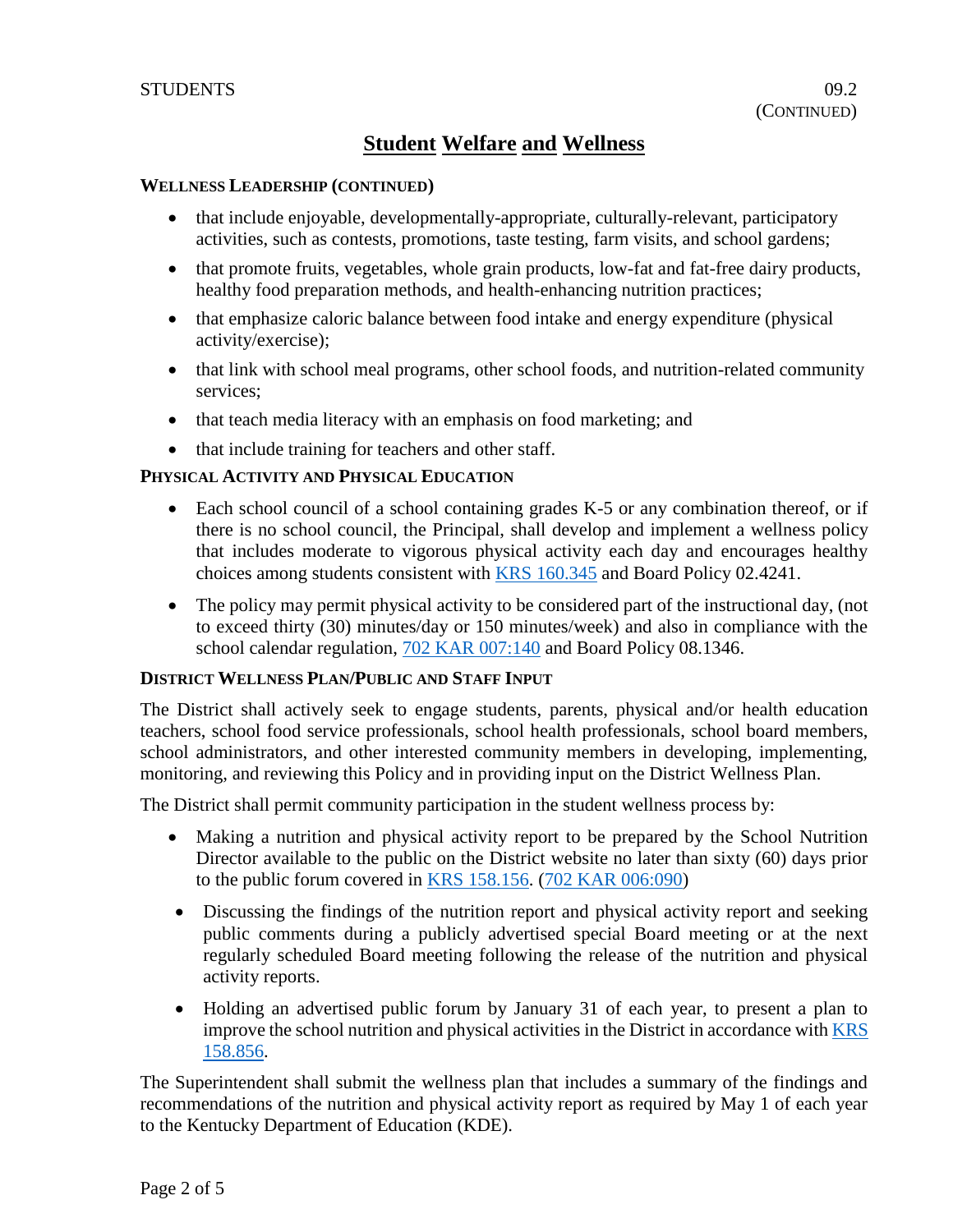#### **DISTRICT WELLNESS PLAN/PUBLIC AND STAFF INPUT (CONTINUED)**

The Wellness Plan submitted to KDE shall include within the findings and recommendations the following:

- 1. Extent to which the District is in compliance with this Policy;
- 2. A comparison of how the District measures up to model wellness policies provided by recognized state and national authorities; and
- 3. A description of the measurable progress made towards reaching goals of the District wellness policy and addressing any gaps identified in the wellness report for the previous year.

#### **RECORDKEEPING**

The District and each school in the District shall maintain the following records:

- A copy of the written wellness policy or plan;
- Documentation on how the policy and assessments are made available to the public;
- The most recent assessment of implementation of the policy;
- Documentation of efforts to review and update the policy, including who was involved in the process and how stakeholders were made aware of their ability to participate; and
- Documentation demonstrating compliance with annual public notification requirements and annual reporting to the KDE.

#### **STANDARDS AND NUTRITION GUIDELINES FOR ALL FOODS AND BEVERAGES**

Foods and beverages sold during the school day shall be done in accordance with state and federal regulations and Board Policies 07.111 and 07.12.

## **STANDARDS FOR ALL FOODS AND BEVERAGES SOLD TO STUDENTS**

Foods and beverages sold or served at school shall be consistent with the state and federal regulations for school meal nutrition standards. Nutrition guidelines for all foods and beverages served or sold on campus shall be maintained by the Superintendent/designee and made available upon request. The Superintendent shall designate an individual or individuals to monitor compliance of beverages and food sold ala carte with state and federal nutrition requirements.

Qualified child nutrition professionals will provide students with access to a variety of affordable, nutritious, and appealing foods that meet the health and nutrition needs of students; will accommodate the religious, ethnic, and cultural diversity of the student body in meal planning; and will provide clean, safe, and pleasant settings and adequate time for students to eat.

## **STANDARDS FOR ALL FOODS AND BEVERAGES PROVIDED BUT NOT SOLD TO STUDENTS**

• When possible, rewards given to students shall be other than food/beverage items. When food/beverage items are used as rewards, such items shall comply with nutritional guidelines set out in [7 C.F.R 210.11](https://www.fns.usda.gov/sites/default/files/7cfr210_09.pdf) and [702 KAR 6:090. KAR 006:090.](http://policy.ksba.org/documentmanager.aspx?requestarticle=/kar/702%20KAR%206:090./006/090.%0dFoods%20and%20beverages.htm&requesttype=kar) [Foods and beverages.](http://policy.ksba.org/documentmanager.aspx?requestarticle=/kar/702%20KAR%206:090./006/090.%0dFoods%20and%20beverages.htm&requesttype=kar)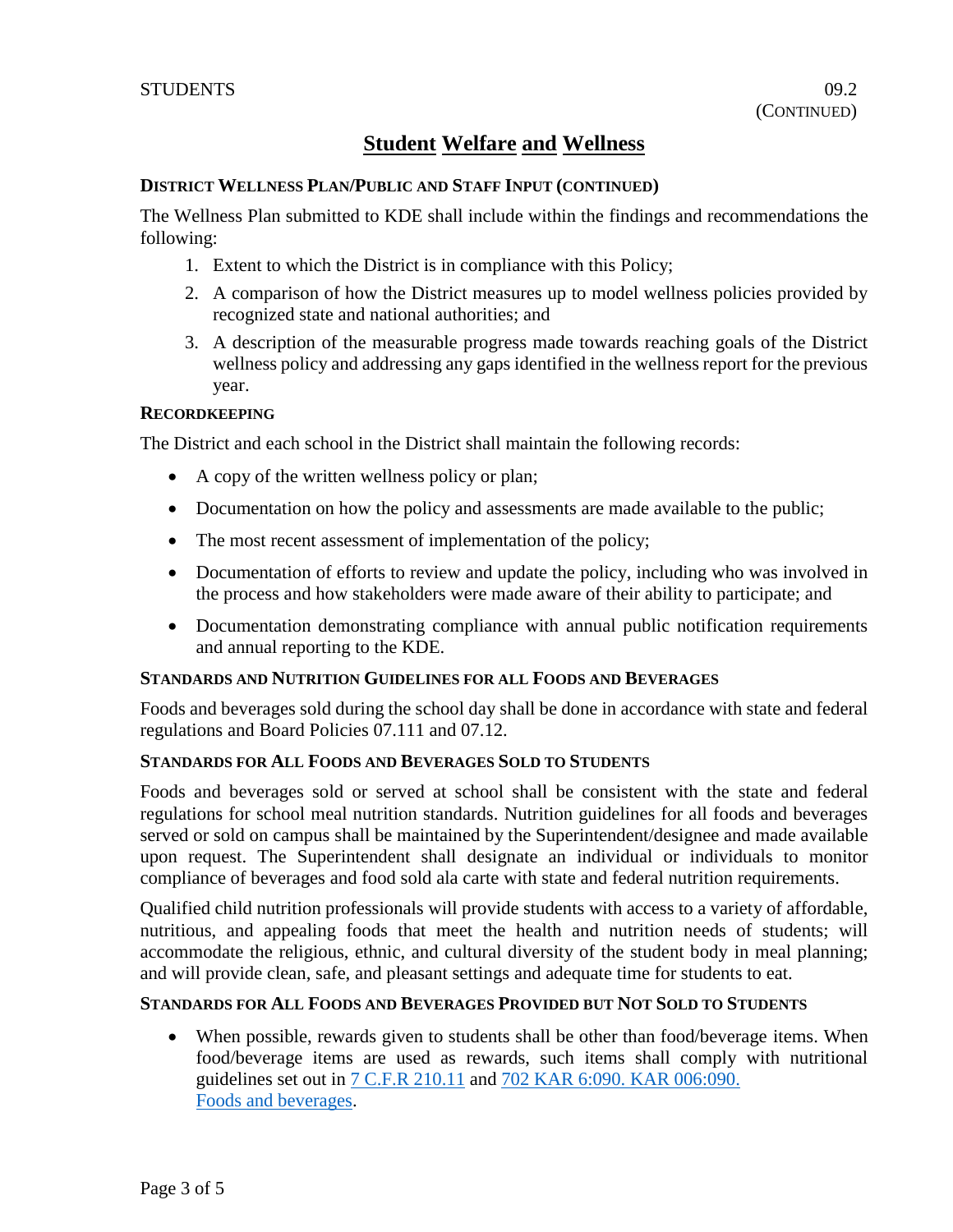• Foods and beverages provided in school, but not made available for sale, shall meet standards outlined in the schools' individual wellness plan (if applicable) and will not conflict with District Policy.